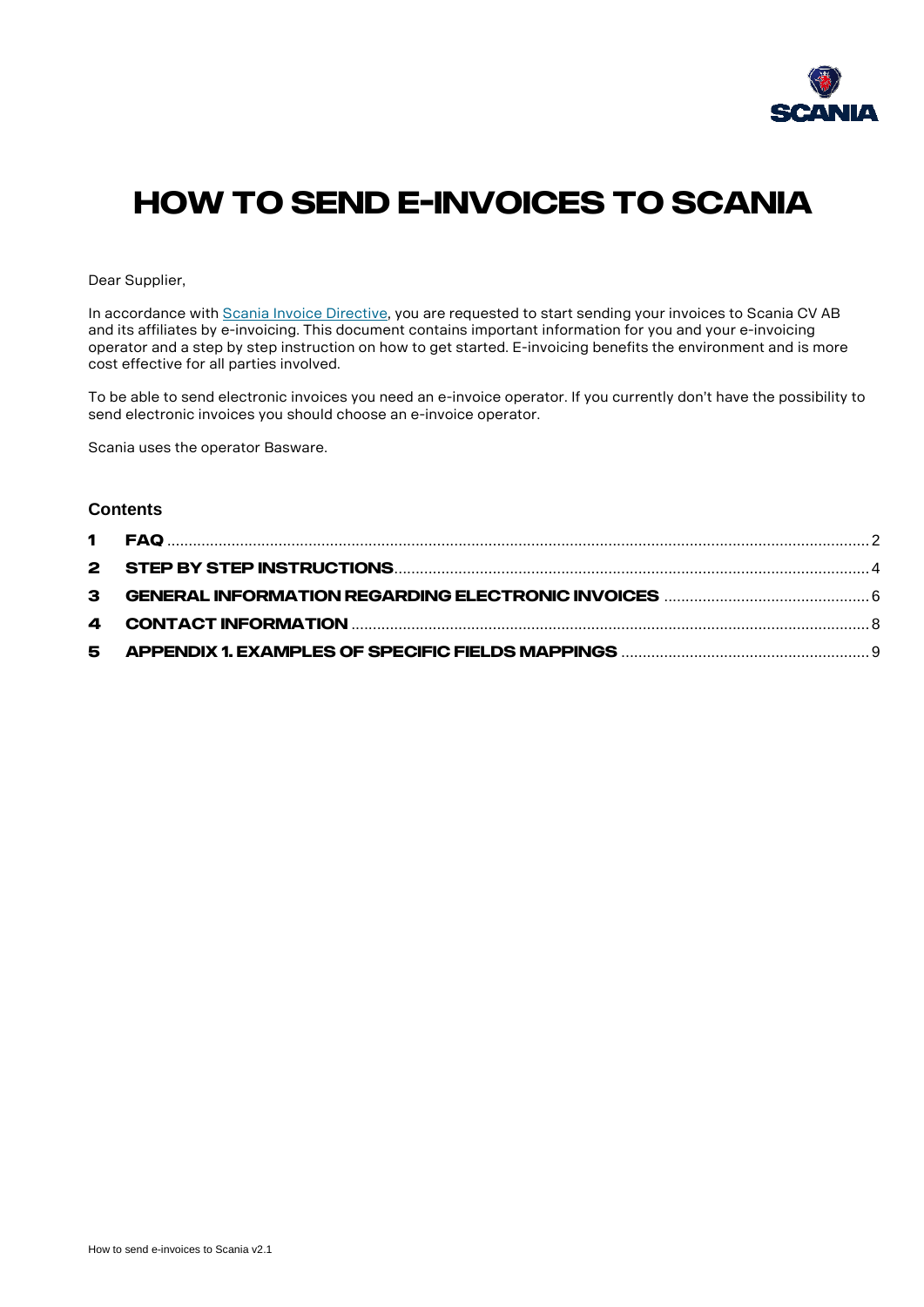

## <span id="page-1-0"></span>**1 FAQ**

#### **1.** What is an e-Invoice?

An e-Invoice is a digital, XML, representation of an invoice. Each sender and receiver must choose an operator. The operator takes care of the E-invoices exchange between sender (supplier to Scania) and receiver (Scania).

#### **2.** What format should I use?

Please contact your operator to agree on a suitable format for you and your operator. Your initial format is irrelevant for Scania as our operator transform (translates) all formats to our preferred format.

#### **3.** Must I select Basware as my operator?

No, you may choose any operator. The only pre-requisite is that your chosen operator can communicate with Basware (your operator should have an "Interoperability Agreement" with Basware).

If you wish to use Basware, please send an email to [info.se@basware.com](mailto:info.se@basware.com) and they will help you to find a solution for electronic invoicing.

#### **4.** Is there a free of charge option?

Yes, Basware also offers an Invoice Portal, free of charge, where you can key-in your invoice manually. Please visit <http://portal.basware.com/open/einvoice> to sign up.

#### **5.** Does Scania recommend a specific operator?

No, please see question 3. However, we provide contact information to our supplier; Basware, as one option.

#### **6.** Must I go through an operator or may I send e-invoices directly to Scania?

Scania only accept e-Invoices from our operator. Scania does not accept files directly from its suppliers. However, our suppliers are free to choose their preferred operator. See question 3.

#### **7.** Who should I contact if I need assistance?

You should contact your operator, if you already have one. If you do not have an operator, you should choose an operator and get assistance from them.

#### **8.** What is the timeframe?

All Scania suppliers are expected to transition their paper invoice submission to Scania by December 31, 2019. invoices sent to Scania must be submitted as E-invoices; paper invoices received after this date will not be accepted. If your volume necessitates the creation of an automated interface, alternate deadlines will apply (please check that with our E-invoice team o[n e-invoice@scania.com.](mailto:e-invoice@scania.com) You may begin submitting E-invoices to Scania immediately using the process described on the following pages.

#### **9.** Does Scania accept EDI?

"EDI" is not the same as e-Invoicing, according to Scania. EDI is a point-to-point connection between two business partners, whilst e-Invoicing rely on an operator between the business partners (see question 1).

EDI is only allowed for suppliers proving direct material (vehicle production goods) to Scania, with high volume of business transactions. Scania does not accept EDI from suppliers providing us with indirect materials (all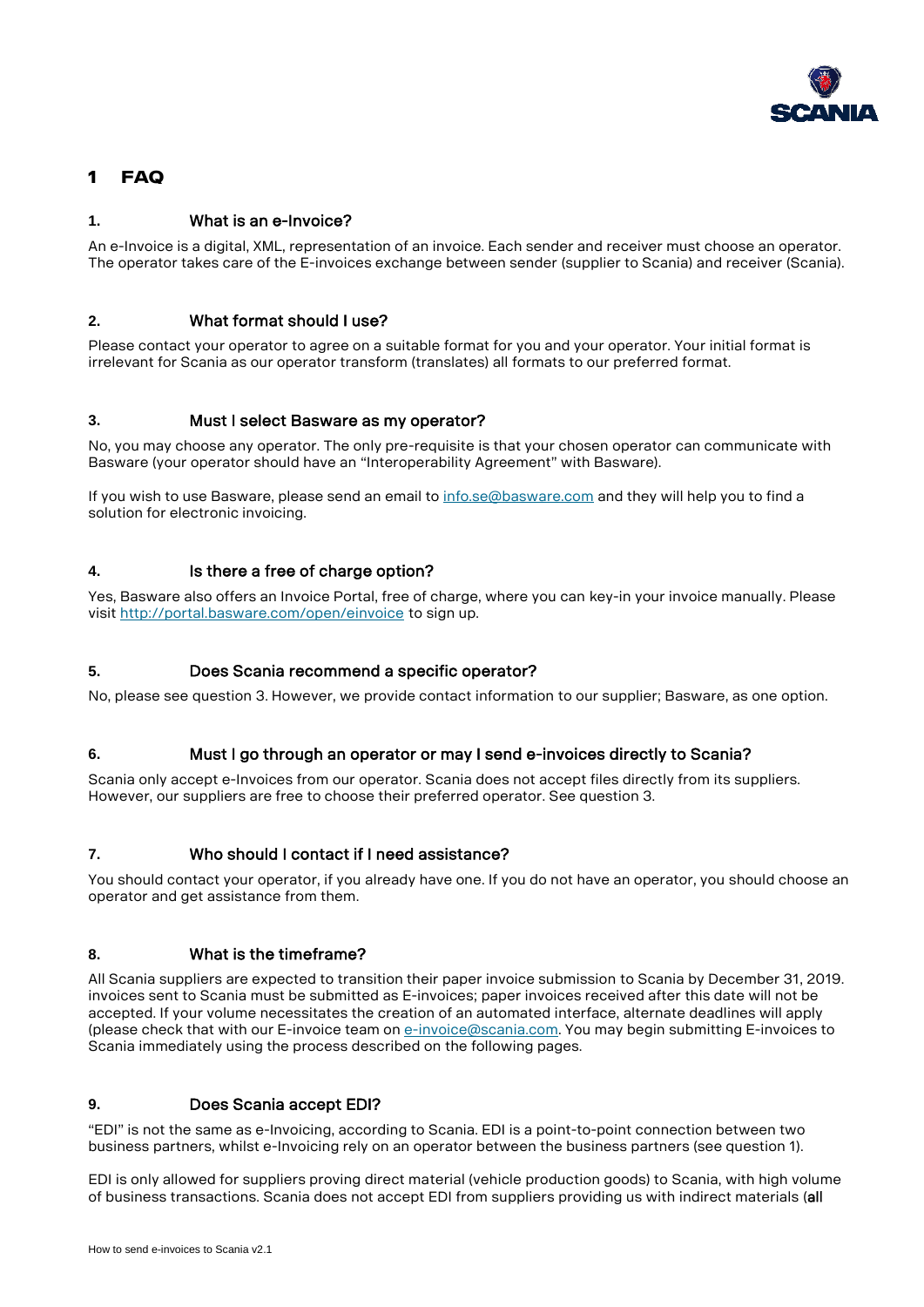

other goods or services than vehicle production goods) – these suppliers should send e-Invoices. EDI is not part of this process.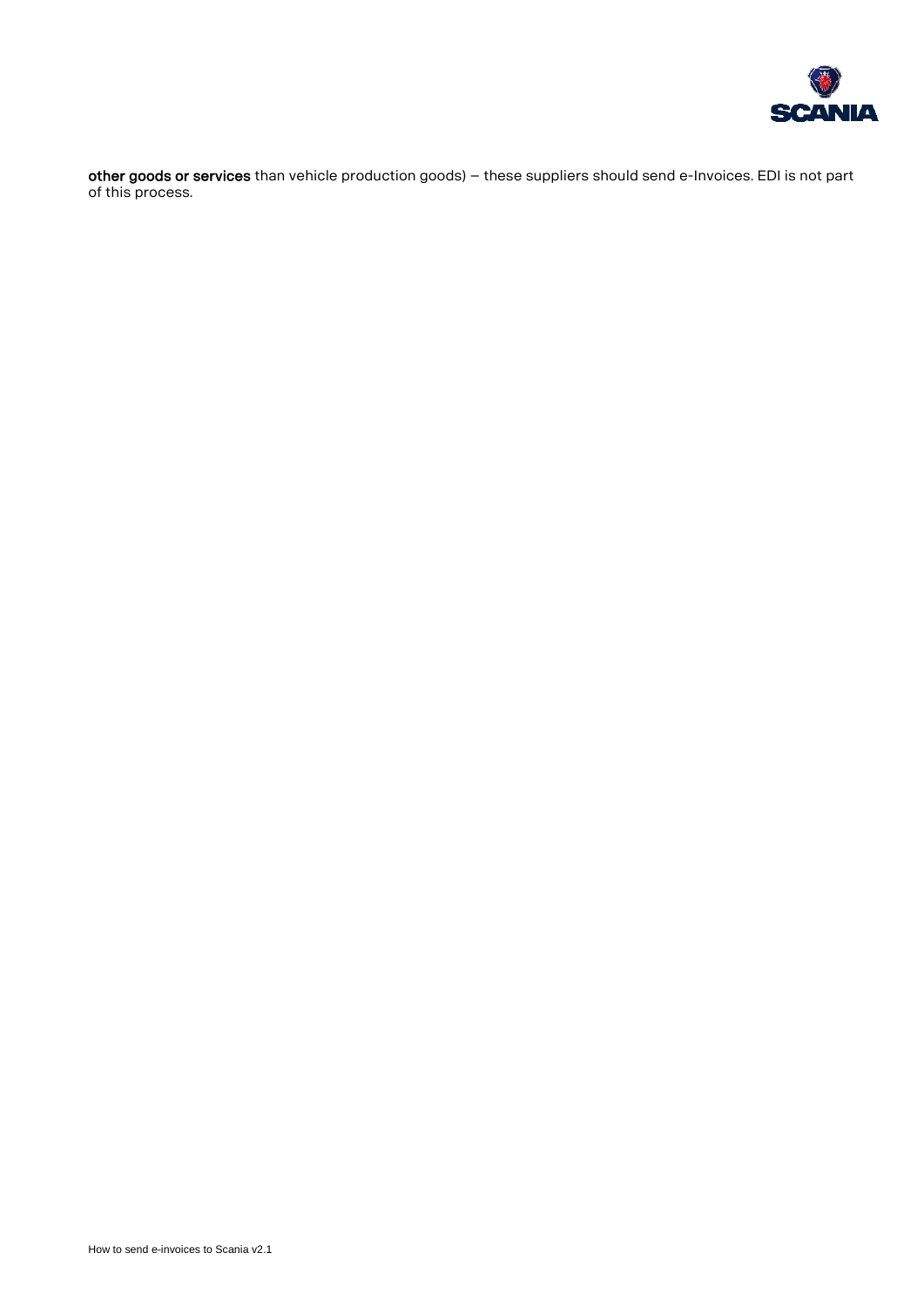

### <span id="page-3-0"></span>**2 Step by step instructions**

Here follow the steps for the e-invoice setup process.

#### STEP 1: Find correct Scania invoice information

At Scania Supplier Portal, sectio[n Scania addresses and VATs,](https://supplier.scania.com/wps/portal/Home/Invoicing-Scania/Scania-addresses-and-VATs/!ut/p/a1/lZLLDoIwEEW_xS_otBRalwWVZ0MoNiIbw4qQKLowfr_QsCGNJc6uzTm5k96iFjWoHbvP0Hfv4Tl29_ncBrcMCMeYkpQX0R7EWTOiE4zrkE7AdQLgxwgwfhSLhLJiutDxAVJWhbqUuQfSX3wHsM6XpzlfBrnKFYk53fDTwLm_ChbfEbD2gYHxK8oUcOxbvgW48pntW8Cf-1vARn8X1BqEEX5MMsBZWUsx9aYUpx7NFMUL4HpiA7j-wFaLr4c208CQ9mK3-wKrj2wU/dl5/d5/L2dBISEvZ0FBIS9nQSEh/) you will find Scania e-invoice addresses and VAT numbers for the Scania unit you want to send E-invoices to. Make sure you send the e-invoice to the correct einvoice address. Invoices without a valid e-invoice address will not reach Scania. If you do not find the address you are looking for, please contact [e-invoice@scania.com.](mailto:e-invoice@scania.com)

#### STEP 2: Contact your e-invoice operator

Make sure your operator has an interoperability agreement with Basware. Give them this document and inform them that you will start sending electronic invoices to Scania CV AB, and its affiliates through Basware.

#### STEP 3: Send a request to Scania to start sending e-Invoices

Send a request to [e-invoice@scania.com](mailto:e-invoice@scania.com) that you are ready to start the e-Invoicing process with us. Await our answer, before you proceed. Please write in English language.

#### STEP 4: Create a test invoice

Next step is to create a test invoice. Make sure the test invoice meets Scania's requirements regarding mandatory invoice fields according to the [Scania Invoicing Directive](https://supplier.scania.com/wps/portal/Home/Invoicing-Scania/How-to-Invoice-Scania/Scania-Invoice-Directive/) (which defines the rules, regardless of invoice method).

Please note that it is not allowed to by-pass this step, i.e. all e-Invoicing sending suppliers must pass through this step before sending e-invoices to Scania live environment.

#### STEP 5: Send the test invoice to Scania's test environment

Check with your operator to make sure they route the test invoices to Basware for transport into Scania's test environment. The address to Basware is: bt.basware.com. The e-invoice address to Scania's test environment is: 5560840976TEST

Inform Scania through email to [e-invoice@scania.com](mailto:e-invoice@scania.com) when you send the test invoice. Make sure to inform about the invoice number on the test invoice.

#### STEP 6: Feedback from Scania

Scania will review the test invoice. If inaccurate you will be asked to correct the invoice, otherwise you will be given clearance to send your first real invoice to Scania live environment.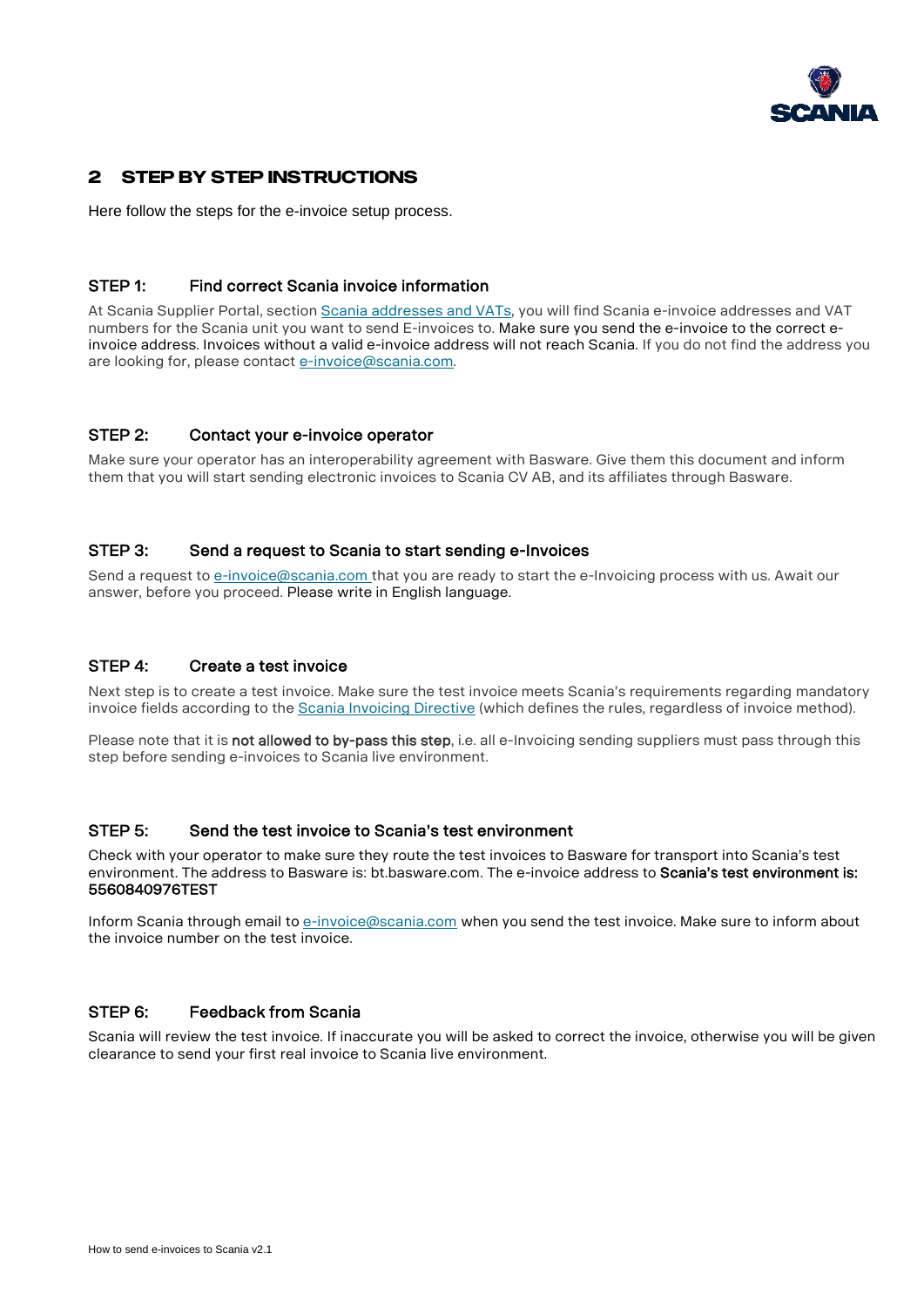

#### STEP 7: Send first invoice to Scania live environment

Please send an email to [e-invoice@scania.com](mailto:e-invoice@scania.com) when you have sent your first invoice to Scania's live environment, so that delivery can be confirmed and that the invoice contains the correct information. Make sure to inform about the invoice number on the first invoice sent to Scania live environment.

#### STEP 8: Feedback from Scania

Scania will review if the first real invoice passed successfully through our live environment.

- o Failure: You will receive an email from Scania telling why the invoice was not successfully processed.
- o Success: You will receive an email from Scania telling that you may go into production mode.

#### STEP 9: Production mode

You are in production sending e-Invoices to Scania.

Please remember to stop sending invoices in other ways (such as PDF in email or paper format) to Scania once you are in e-invoice production mode.

Scania reserve ourselves the rights to, at a later stage, revert to you for your correction if we see that your einvoices contain content errors according to our process.

Best regards

Scania CV AB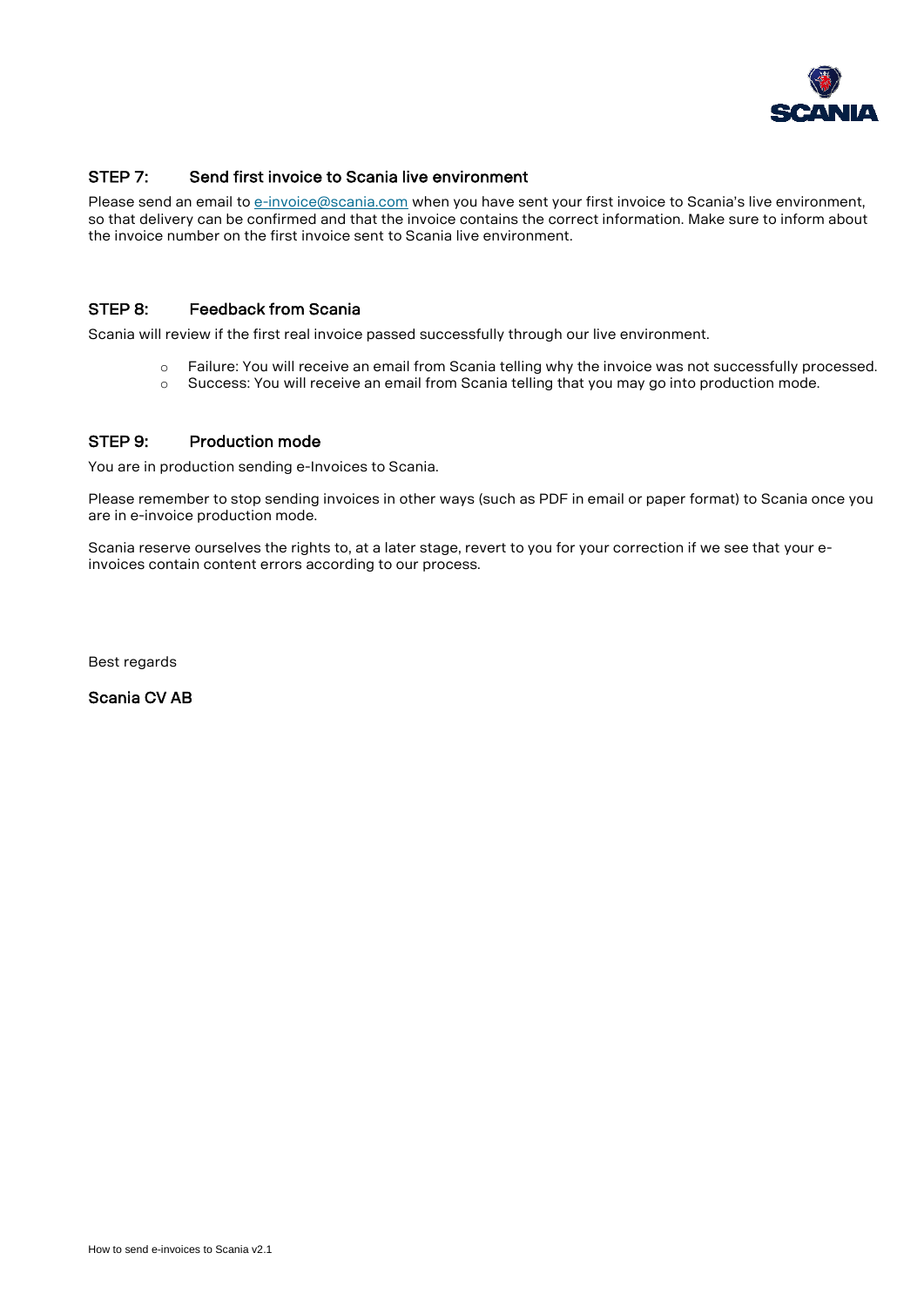

## <span id="page-5-0"></span>**3 General information regarding electronic invoices**

#### **1.** Valid invoices

Valid invoices are debit and credit invoices following Scania Invoice Directive.

#### **2.** Summary invoices

Scania is not able to receive summary invoices due to the demand of references on each invoice.

#### **3.** Format

Suppliers' agree on a format with its operator. However, it is important that the format can accommodate all fields required by Scania. Suppliers is responsible for that rights fields are used and populated with right values (see [Scania Invoicing Directive](https://supplier.scania.com/wps/portal/Home/Invoicing-Scania/How-to-Invoice-Scania/Scania-Invoice-Directive/) and instructions in this guide).

Format conversions between operator is governed by the contract between your e-invoice operator (if other than Basware) and Basware.

#### **4.** Invoice image

Invoice image (readable invoice representation) shall be attached in either PDF or TIFF format. If no invoice image is attached (or if in another format), Basware generates a standardized image to Scania, based on provided XML-data.

#### **5.** Attachments

In some cases, we need attachments to the invoice. Attachments holds additional information to justify the invoice, for instance time reports for consultants and other specifications.

If your e-invoice solution doesn't support this, please inform Scania before moving forward. Valid formats for attachments are TIFF, PDF and HTML. If you wish to send attachments in other formats, please contact Basware. Please provide attachment as described in "STEP 4: Create a test invoice"; if your business intends to provide attachments to Scania live environment.

#### **6.** Invoice content

Suppliers is responsible for that rights fields are used and populated with right values (see Scania Invoicing [Directive](https://supplier.scania.com/wps/portal/Home/Invoicing-Scania/How-to-Invoice-Scania/Scania-Invoice-Directive/) and instructions in this guide). According to the Scania Invoicing Directive all numeric fields must be included without formatting (e.g. VAT nr 1234567890 and bank account 1234123). Note that invoices that doesn't meet Scania requirements will be rejected.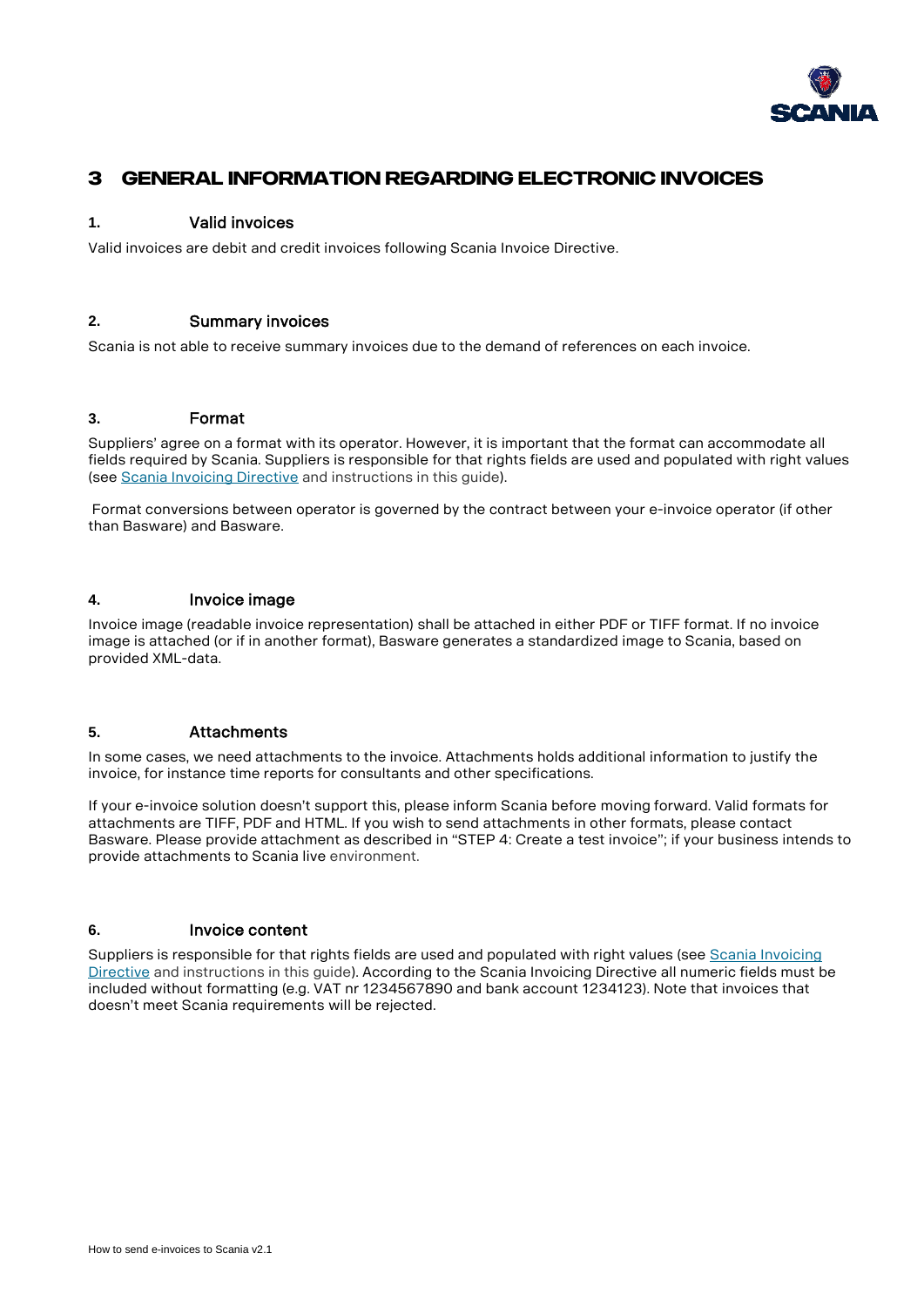

#### **7.** Additional information

For the invoice to be matched correctly in Scania's invoice processing system, it's important that the correct order number or the correct reference person is stated on the invoice.

- o Suppliers providing direct material to Scania must always provide "Purchase Order Number" and "Delivery Note Number"
- o For purchase order-based invoices, state Scania product identifier not supplier product identifier
- o Reference person must be stated as first and Surname (e.g. "Anna Andersson")

#### **8.** Right to reject incorrect Invoices

Scania reserve ourselves the right to reject invoices that:

- o miss important invoice information
- o have information in incorrect fields (when delivered to Scania)
- o do not comply with [Scania Invoicing Directive](https://supplier.scania.com/wps/portal/Home/Invoicing-Scania/How-to-Invoice-Scania/Scania-Invoice-Directive/) and instructions in this guide

#### **9.** Support

Please note that the email-address [e-invoice@scania.com](mailto:e-invoice@scania.com) may only be used during the e-invoice setup process – not for other questions (such as payment inquiries), or questions post this process (also including e-invoice questions in production mode).

Scania does not answer questions about different options to send e-invoices; "interoperability agreement" (question 3 in FAQ); or other questions your operator should be able to clarify.

Please write in English language when communicating with Scania.

If you have questions or need assistance, please first turn to your operator. If you are using Basware as operator, please contact<https://www.basware.com/en-se/utility/support/>.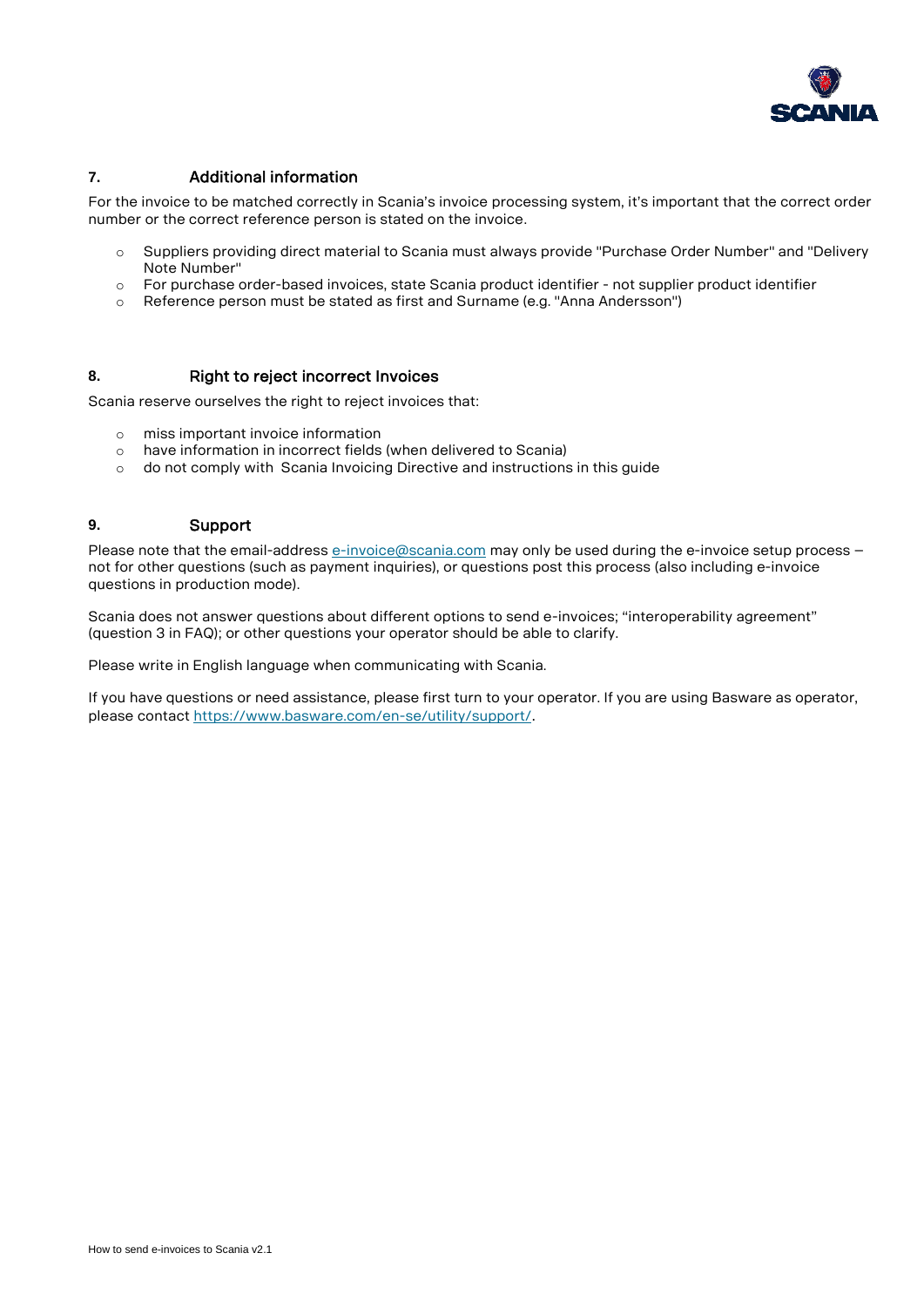

# <span id="page-7-0"></span>**4 Contact information**

| Company / Purpose                                                                                                                                                                               | Contact method                                 |
|-------------------------------------------------------------------------------------------------------------------------------------------------------------------------------------------------|------------------------------------------------|
| <b>Basware Customer Support</b>                                                                                                                                                                 | https://www.basware.com/en-se/utility/support/ |
| Scania CV AB (for this process only)                                                                                                                                                            | e-invoice@scania.com                           |
| Scania CV AB (other invoice related questions, outside the<br>scope of this process to start sending e-invoices; such as<br>payments questions, e-invoice questions in production<br>mode etc.) | invoices.to@scania.com                         |